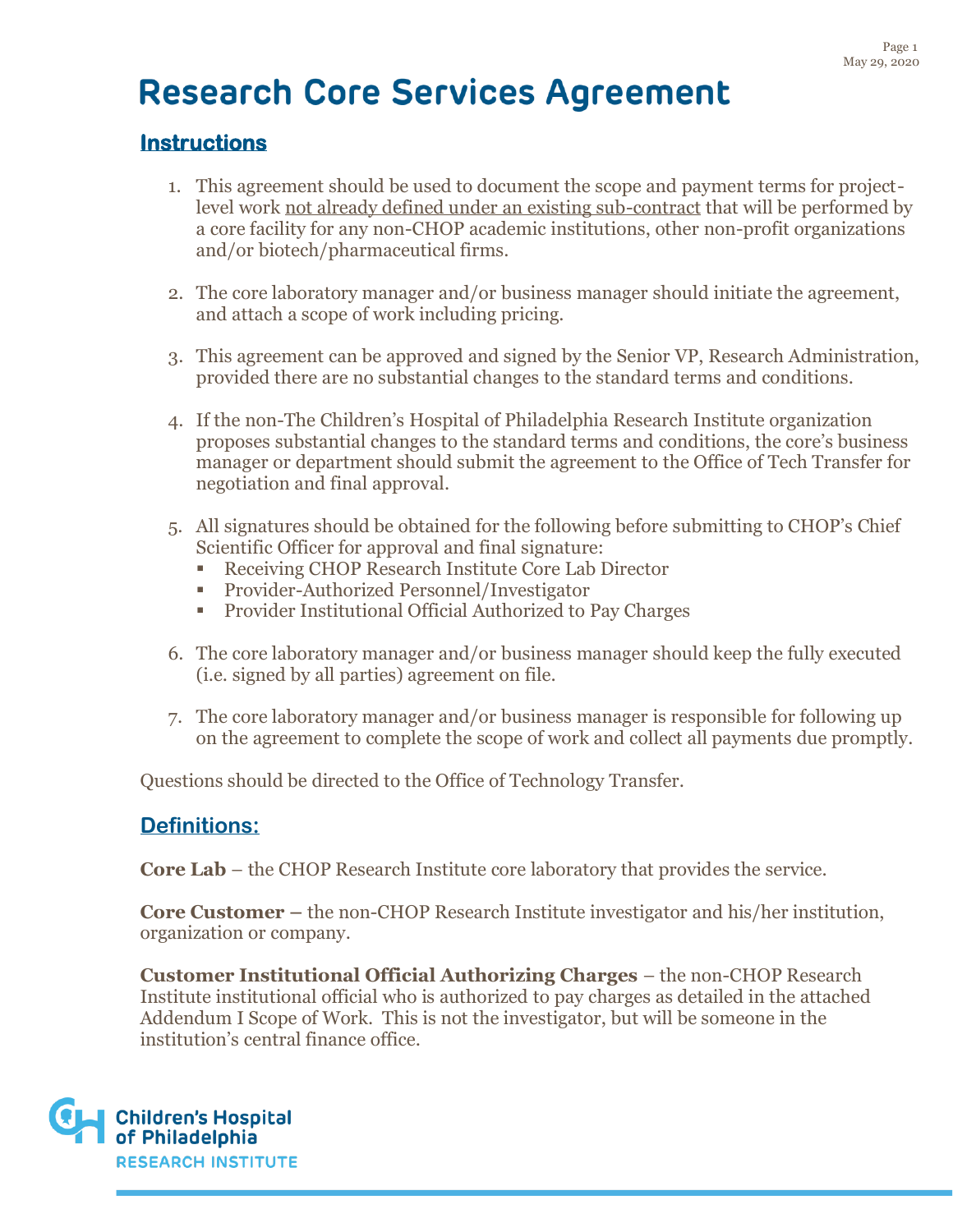### **Research Core Services Agreement**

THIS AGREEMENT is entered into by and between The Children's Hospital of Philadelphia Research Institute, on behalf of its receiving core lab specified below;

**Core Lab:** CHOP Research Institute --------------------------------Core (hereinafter referred to as "Core Lab ")

AND

**Core Customer:** (hereinafter referred to as "Provider "):

Address:

WHEREAS, Provider has requested Core Lab to conduct certain analysis or other services and Core Lab is willing to provide such services pursuant to the terms of this Agreement;

NOW, THEREFORE, Core Customer and Core Lab agree as follows.

#### **SCOPE OF WORK**:

Core Lab agrees to conduct analysis and/or perform the services set forth in Addendum I - Scope of Work, attached hereto and made a part hereof by this reference in accordance with appropriate scientific and professional standards and the terms of this Agreement.

It is recognized and understood that all services provided by Core Lab constitute research activity to explore an intellectual question or validate a scientific hypothesis of mutual academic interest AND/OR technologically advanced or unique products and/or services.

#### **CONSIDERATION:**

Core Customer will supply Core Lab with a Purchase Order and agrees to compensate Core Lab for all services provided by Core Lab in accordance with the rates specified in Addendum I – Scope of Work. The Purchase Order and fully executed Agreement must be received before services can be scheduled and/or initiated.

Core Lab will bill Provider for all reagents and supplies as necessary upon receipt of samples and/or initiation of work, and for all processing and miscellaneous costs at the completion of the project. Provider shall pay Core Lab within thirty (30) days of receipt or be subject to late fees in the amount of 1.5% of all outstanding balances per month. Provider shall

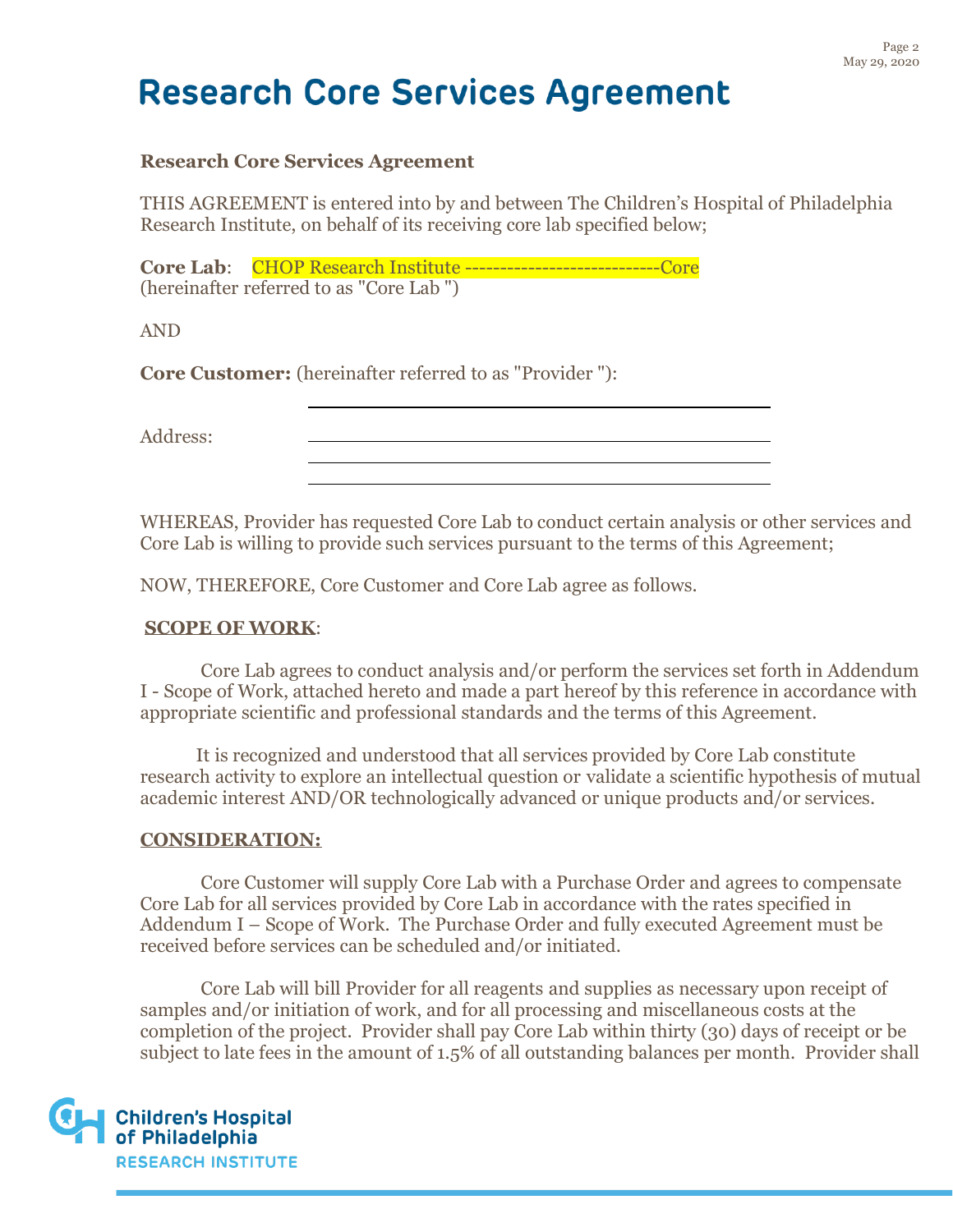make check payable to The Children's Hospital of Philadelphia Research Institute, and reference the invoice number and Core Lab and forward with a copy of the invoice to

> The Children's Hospital of Philadelphia Research Institute Lockbox #1457 P.O. Box 8500 Philadelphia, PA 19178-1457

## **TERMINATION**:

This Agreement may be terminated by either party by written notification to the other party at least thirty (30) days prior to the desired effective date of termination. Payment for all reagents and services performed up to the date of termination will be due and payable.

## **PATENTS AND INVENTIONS**:

It is recognized and understood that certain existing inventions and technologies may be the separate property of one party or the other, and that no existing intellectual property right of either party shall be affected by this Agreement.

Except as expressly provided herein, nothing in this Agreement shall be construed as granting or implying any rights to either party pertaining to background intellectual property rights of the other party, under any patents or intellectual property rights associated therewith.

All data and materials, including all raw data and compilations of scientific and technical data produced or prepared by the Core Lab in the performance of the Services under this Agreement, shall be the exclusive property of the Provider and shall be deemed to be works made for hire. This provision shall survive any termination or expiration of this Agreement.

Any patent rights or any other rights to intellectual properties arising from research funded by the National Institute of Health or other federal agency shall be subject to the laws and regulations governing federally funded research.

The terms of this "Patents and Inventions" section shall survive any termination or expiration of this Agreement.

### **CONFIDENTIALITY**:

The parties each agree to maintain in confidence and not disclose to third parties any confidential information that is disclosed to one by the other party.

The terms of this "Confidentiality" section shall survive any termination or expiration of this Agreement.